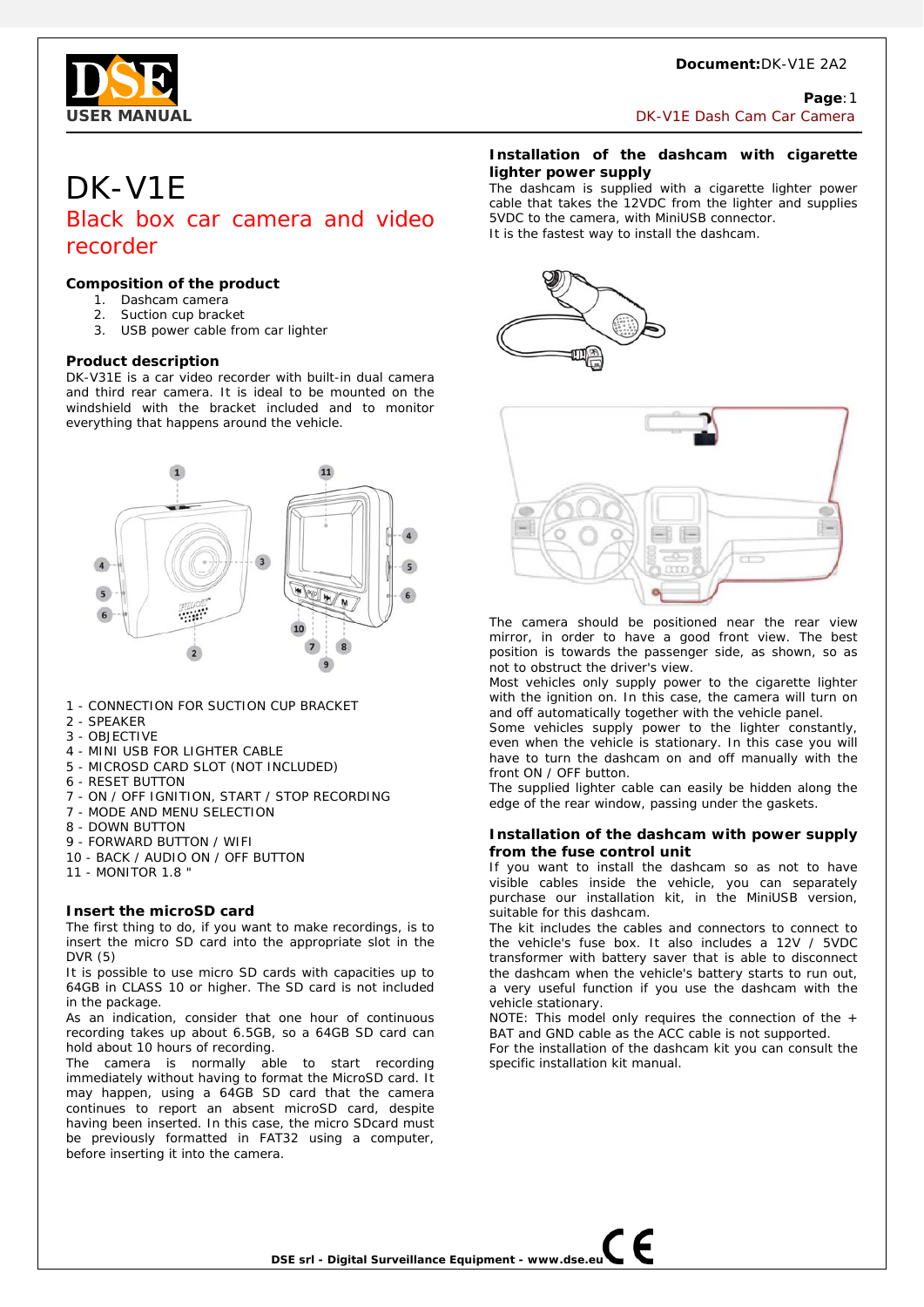# **Document:**DK-V1E 2A2



## **Page**:2 **USER MANUAL** DK-V1E Dash Cam Car Camera



## **Turn on the camera**

The camera turns on automatically when it receives power through the USB port and turns off in seconds if it fails. If you only supply power to the camera when the vehicle is running, it will turn on and off together with the vehicle.

If you supply power to the camera continuously, you will instead have to turn the camera on and off manually by holding down the front power button (7) for a few seconds.



The camera has an internal battery which is used to allow the camera to stop safely when the power fails and also to operate in parking mode. The battery does not have sufficient capacity to allow normal use without power.

#### **Turn off the dashcam and monitor**

To turn off the camera completely, press and hold the ON / OFF button (7) for a few seconds.

ATTENTION. If the GUARD / PARKING function is active, the camera restarts automatically when a shock is detected.

To turn off the screen only and keep the camera running, briefly press the ON / OFF button (7)

#### **Start recording**

If you have inserted an SD card into the dashcam, recording starts automatically on startup.

During recording, the passage of time is indicated with red numbers.

## **Commands during recording**

|  | Long press                                  |
|--|---------------------------------------------|
|  | Turns the dashcam on and off                |
|  | <b>Short press</b>                          |
|  | Start / Stop Recording                      |
|  | <b>Short press</b>                          |
|  | Protects the file being recorded from being |
|  | overwritten (LOCK)                          |
|  |                                             |



**Short press**  Activate / Deactivate microphone

**Short press**  Show WiFi data

You can stop recording at will by pressing the ON / OFF button (7).

#### **Change mode**

This dashcam has 4 modes of operation. You can switch between modes by stopping recording with the ON / OFF button and then pressing the button



VIDEO MODE - This is the normal mode when starting video recording

PHOTO MODE - Use this mode to take photos PLAYBACK MODE - Use this mode to review recorded files MENU MODE - Use the latter mode to change options

#### **Settings**

Stop recording and then press the M button 3 times to show the setup menu

RESOLUTION - Change the video resolution FullHD 1080P or HD 720P

IMAGE QUALITY - Change photo resolution from 5 to 12MP

LOOP RECORDING - Enables continuous recording so the camera, once the memory has run out, continues to record overwriting the oldest files. You can define the duration of the single video files (1,2,3 minutes). Default: 2 m.

MOTION DETECTION - If you enable this function you can leave the dashcam on and not recording. It will only record if there is movement in the image. This function is very useful if you keep the recording active while parking in areas with little traffic, to record only in case someone approaches the vehicle. To disable this function you need to cover the lens so that recording does not start and access to the menu is allowed.

WHITE BALANCE - Sets the white balance according to the type of ambient lighting.

SHARPNESS - Adjusts the contrast

EXPOSURE - Allows you to correct the brightness of the image with steps -3, -2, -1,0, + 1, + 2, + 3. Default: 0 FREQUENCY - Choose the screen refresh rate at 50Hz or 60Hz. Default: 50Hz (Europe)

AUTO RECORD - Set automatic recording at startup SCREEN SAVER - Activates automatic screen shutdown after 3,5,10 minutes of inactivity. Note that this feature only turns off the screen while the dashcam continues to run. It is very important to enable this function if you keep the camera running while parking to reduce consumption. Default: OFF

AUDIO - Enable audio recording

PARKING WAKE - This is a convenient feature to monitor your car while parking. If you activate this function, the camera does not turn off completely when you switch off the power or press the off button, but remains in PARKING mode with shock detection, consuming very little battery. If the vehicle is hit, the camera turns on, starting recording for 20 seconds, then returning to standby. Video files recorded in this mode are automatically protected from overwriting.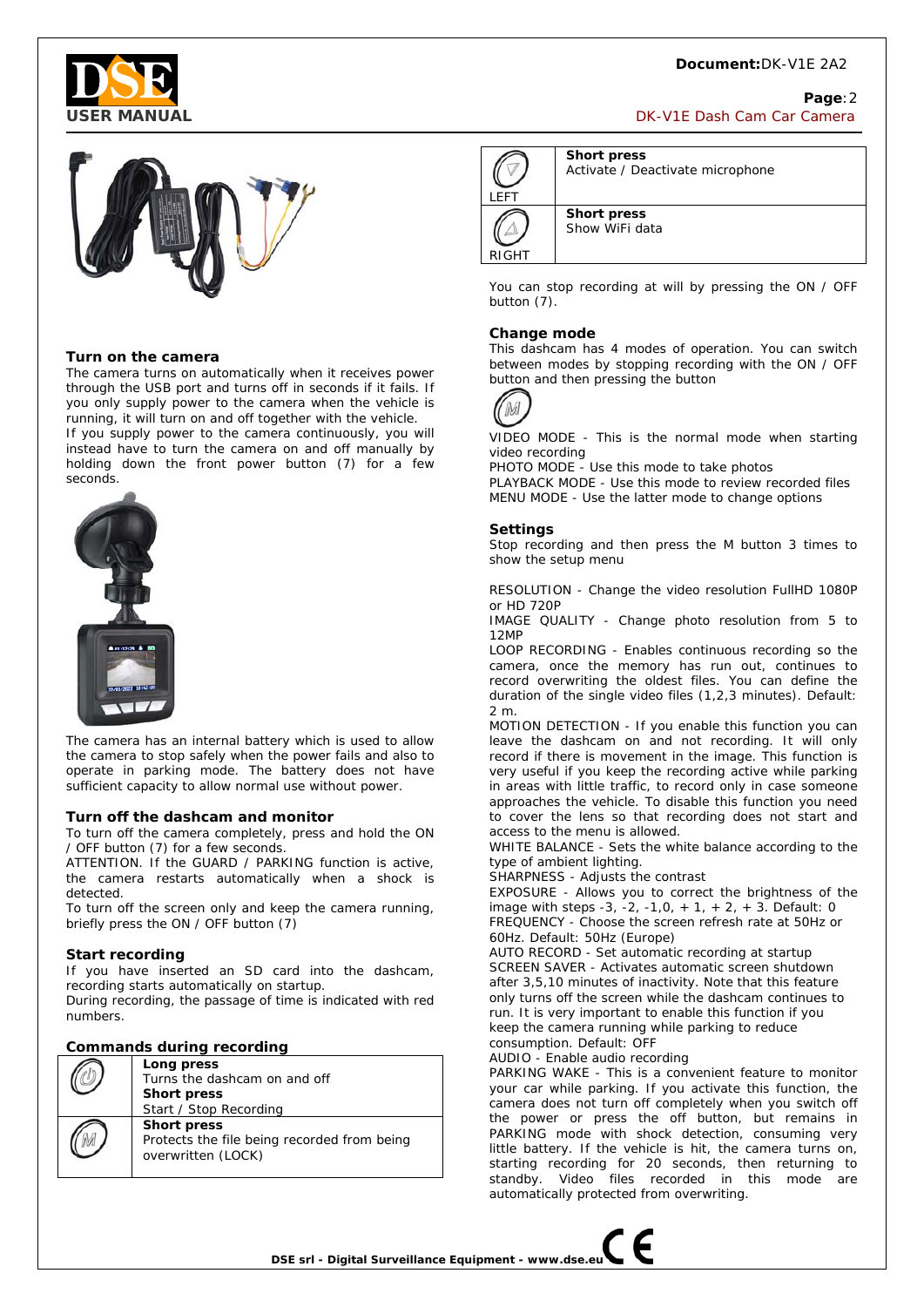# **Document:**DK-V1E 2A2



**Page**:3 **USER MANUAL DESIGNATION DESIGNATION DESIGNATION DESIGNATION DESIGNATION DESIGNATION** 

The shock detection works on battery so you can use it in parking even if your car does not supply current from the cigarette lighter socket with the ignition off. You can adjust 3 degrees of sensitivity.

G-SENSOR - Here you enable the collision sensor (G-SENSOR) which detects impacts to the vehicle. This sensor is used to detect when the vehicle has been hit and automatically protect video files from overwriting. You can set the sensitivity Low, Medium and High.

AUTO POWER OFF - Enables automatic shutdown of the device after 3, 5 or 10 minutes of inactivity.

TIME SETTING - Set date and time

LANGUAGE - English only available

DATE TAG - If you enable this function, the date and time are imprinted on the image.

FORMAT - Format the camera's micro SDcard

RESET - Restore factory settings

VERSION - Shows the product version

#### **Playback of movies**

Stop recording, then press M 2 times to enter playback mode.

You can browse the recorded files with the arrows and play them with the OK button. During playback you can adjust the volume with the arrows.

#### **The protection of movies**

When the memory is full, the camera continues to record overwriting the oldest files. Since the memory can hold a few hours of recording it is essential to protect important files from being overwritten so that they are not deleted.

To protect a file you can simply play it and press the key with the lock. Protected video is identified by the closed padlock icon. In the above window, for example, only the third file is overwrite protected.

As we have already seen, in the live view there is also a lock button C with which you can protect the current file, for example when an accident or a significant episode occurs.

The collision sensor (G-Sensor / Gravity) also automatically activates file protection in the event of an accident. Videos recorded in GUARD / PARKING mode are also automatically overwrite protected.

#### **Computer connection via USB**

You can connect your dashcam to computer with a USB cable (not included). You can choose 2 connection modes directly on the dashcam screen:

MASS STORAGE - Use this mode to explore memory with explorer and copy files to PC. It is a great way to save video files to a computer without having to take out the memory card.

PC CAMERA - Use this mode to use the dashcam as a webcam for your computer.

#### **WiFi and PILOT CAM APP**

This camera is equipped with wifi for smartphone control. You can download the free PILOT CAM app from Google Play or Apple Store



1 - ACTIVATE WIFI Press the RIGHT ARROW key to activate the wifi

The name (GPLUSxxxx) of the wifi network generated by the dashcam and the factory password: 12345678 appear superimposed. The wifi range of the camera is 3-5 meters

#### 2 - CONNECT THE PHONE TO THE WIFI

Search with your mobile phone for the camera network and connect to its wifi with the password 12345678. If your mobile warns you that this connection does not have access to the Internet, choose to keep it.



## 3 - USE THE APP WITH YOUR DASHCAM

Now launch the PILOT CAM app. With the app you can control the framing of the two cameras, and configure all the operating options. You can also play the recorded videos and download them to your phone.



| 6:337                   | $- 70$                  |               |
|-------------------------|-------------------------|---------------|
| Done                    | Setting                 |               |
| Record                  |                         |               |
| Resolution              | 1080P 1920x1080 30fps > |               |
| Exposure                | $+0.0$ >                |               |
| <b>Motion Detection</b> | Off >                   |               |
| <b>Loop Recording</b>   | 2 Minutes >             |               |
| <b>Record Audio</b>     | On >                    |               |
| Date Stamp              | On $>$                  |               |
| Capture                 |                         |               |
| <b>Resolution</b>       | 12M (4032x3024) >       |               |
| Exposure                | $+0.0$ >                |               |
| Sharpness               |                         | $1$ >         |
| Date/Time               |                         | $\mathcal{P}$ |
| White Balance           | Auto >                  |               |
| System                  |                         |               |
| Screen Saver            | Off >                   |               |
| Auto Power Off          | Off > 2                 |               |
| Language                | Traditional Chinese >   |               |
| Date/Time               | MM/DD/YY >              |               |

**DSE srl - Digital Surveillance Equipment - www.dse.eu**